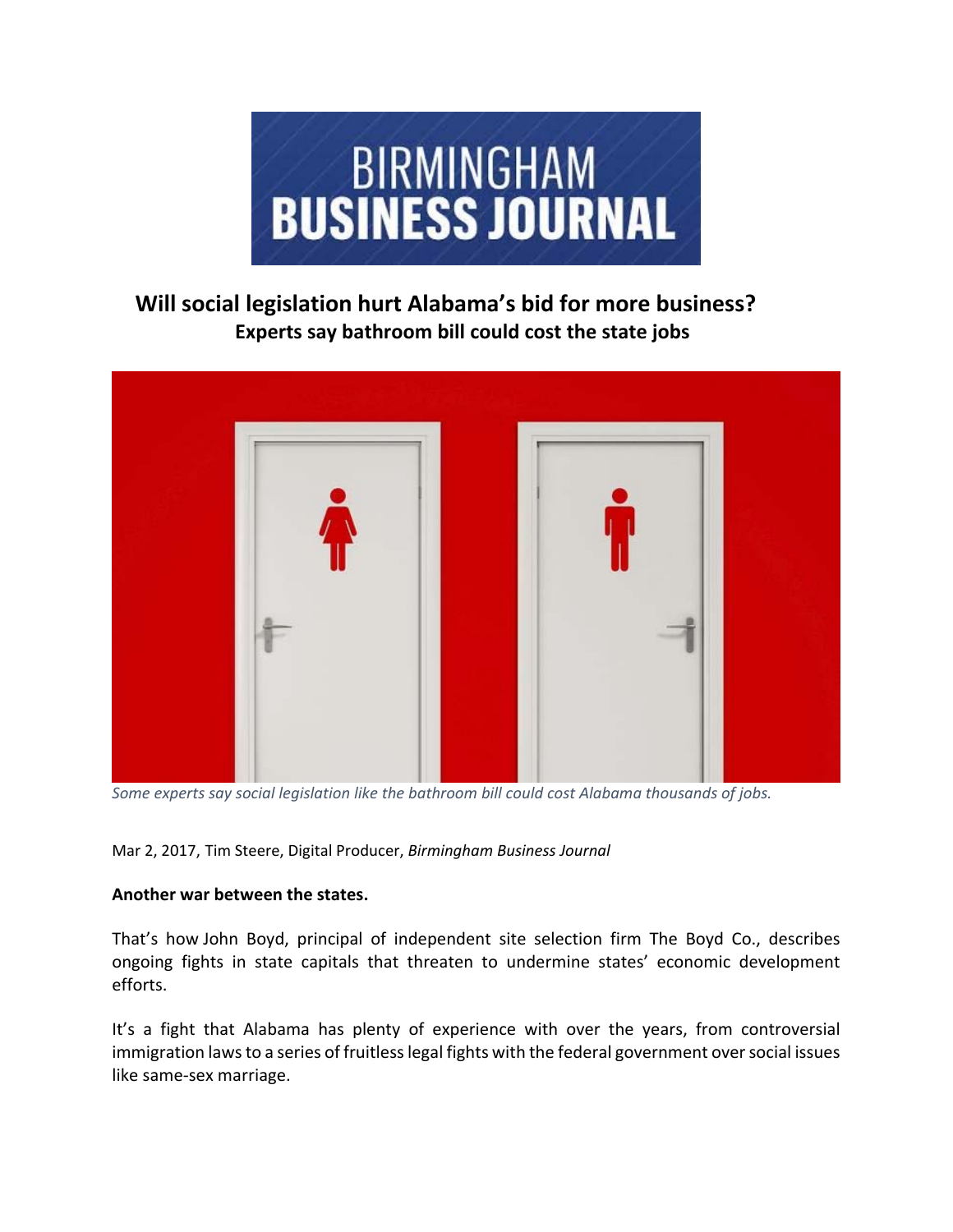The battle is heating up once again in Montgomery during this year's session, which features a controversial bathroom bill focused on organizations with transgender‐friendly policies.

Similar bills in states like North Carolina had a significant detrimental effect on business and economic development, and many Alabama business groups are coming out in force against the bill, fearing Alabama will suffer similar consequences.

They have argued that future jobs and the state's reputation are in jeopardy.

But will Alabama's history  $-$  and potential future  $-$  of socially motivated legislation hurt its chances to improve its economy?

Site selectors say it's a legitimate concern in a world where many businesses and entrepreneurs – particularly in certain fields Birmingham is recruiting ‐ are becoming more socially conscious.

"We call it the second war between the states," Boyd said. "The last thing lawmakers should do is make it more difficult for state economic development apparatuses to do their jobs."

## **What Alabama can learn from North Carolina**

North Carolina lawmakers took steps last year to define how transgender individuals can use public restrooms, requiring people to use public restrooms that match the sex on their birth certificate, regardless of gender identity.

The state was met with a swift flurry of backlash from gay and transgender rights groups, along with a wave of boycotts and protests. But what followed had a far more lasting effect than any picketer or advocate could have accomplished on the ground: major companies and sports organizations began to pull plans for events and expansions in North Carolina, costing the state millions.

The NBA pulled its 2016 All‐Star Game from Charlotte as a result of the law. Then, Atlantic Coast Conference announced it would move all its championships from North Carolina. Experts say those moves alone pulled hundreds of millions from the state's economy.

And, even though Alabama's bathroom bill is different than North Carolina's, the Tar Heel State's experience is one reason Alabama business leaders are heavily opposed to the bill, which was prefiled by Sen. Phil Williams, R‐Rainbow City, after the conclusion of the 2016 legislative session.

The bill attempts to introduce a gender‐focused approach to bathroom use among businesses with transgender-friendly restroom policies.

Williams' bill says companies with bathrooms or changing facilities open to people "irrespective of their gender," must have those areas "staffed by an attendant stationed at the door of each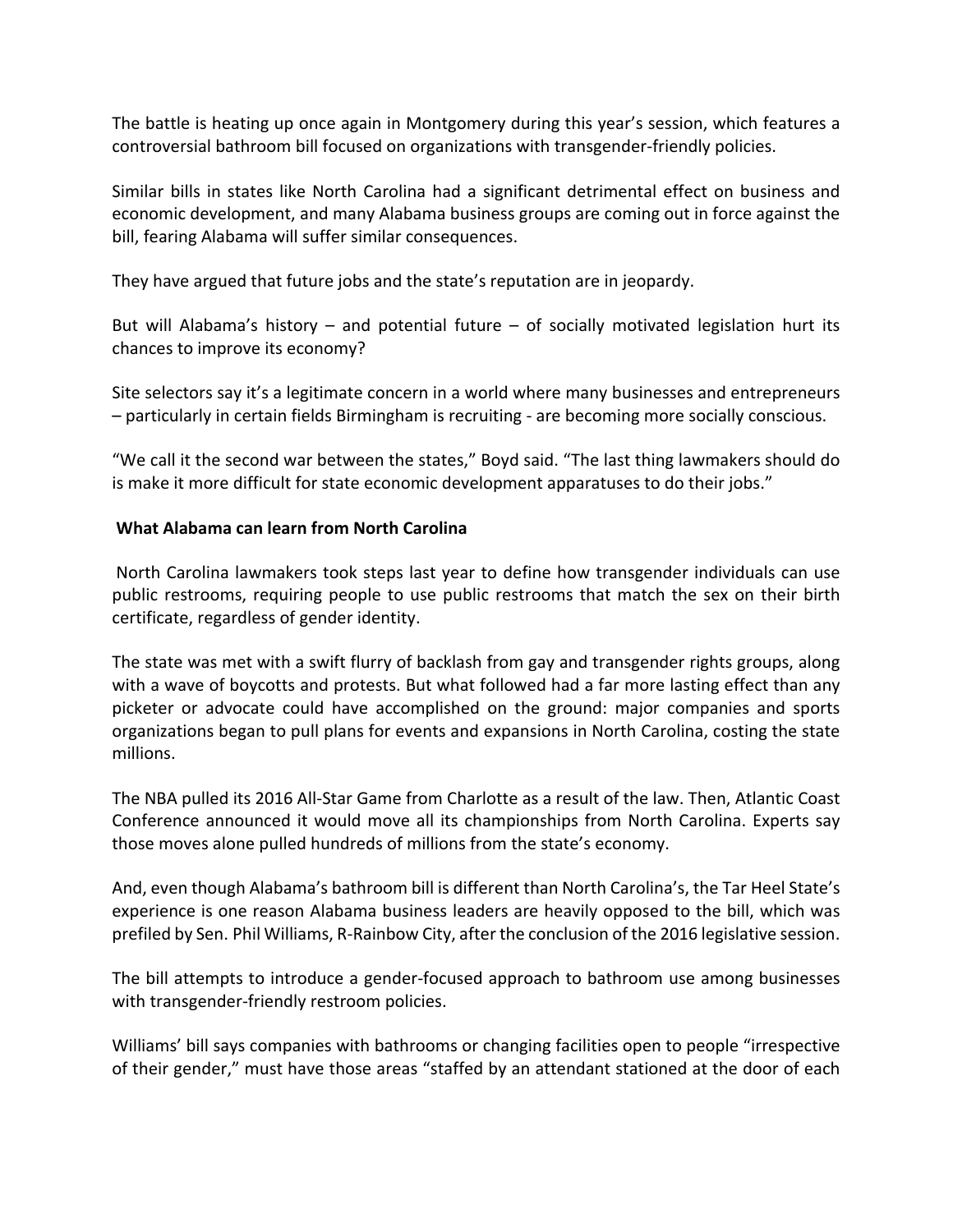restroom to monitor the appropriate use of the restroom and answer any questions or concerns by users."

That attendant can be anyone employed by the business and must have an official role designed to handle any concerns or questions from the general public.

Though Williams said his bill won't produce a situation where companies have an employee "policing" bathroom use or have an adverse effect on the state's business climate, many experts say Alabama is playing with fire.

### **Social legislation and companies' criteria**

While conservative state legislatures are placing an enhanced focus on gender- and religionfocused bills, corporations have social legislation near the bottom of their priority list when they are choosing sites behind must‐haves like workforce, incentives and infrastructures.

But site selectors say social issues are considered by many companies – especially business-toconsumer companies ‐ and that's a factor that could cost Alabama if the bill passes.

"Alabama would lose thousands of jobs," said Dennis Donovan, a site selection adviser at WDG Consulting LLC. "There is no question whatsoever."

Donovan said companies are primarily looking at two things when considering a particular state: recruiting and retaining a high-quality workforce, and maintaining and enhancing a favorable reputation.

"It doesn't mean (Alabama) won't attract new businesses, but companies are viewing this as anti‐ gay and anti-transgender, and that's just not a label the company is willing to risk," Donovan said. "We have a considerable amount of clients that would likely take Alabama off their list. It depends on the company and facility, but the really visible companies will not go there."

But a survey from Site Selection Magazine suggests other factors outweigh social legislation when companies are making their decisions.

Each year, Site Selection surveys corporate site selectors about what they consider to be the most important site location criteria as they weigh location options for new or expanded facilities. In 2016, for the first time, the magazine included "social legislation" as a factor for selectors to include in ranking their top 10.

"We did not get as specific as 'bathroom laws,' assuming they would know to include those in that category along with marijuana legalization and other such societal measures enacted by some states," said Mark Arend, editor of Site Selection. "Of the criteria put forward to rank there were about 15, I believe – social legislation did not make the top 10. The survey indicated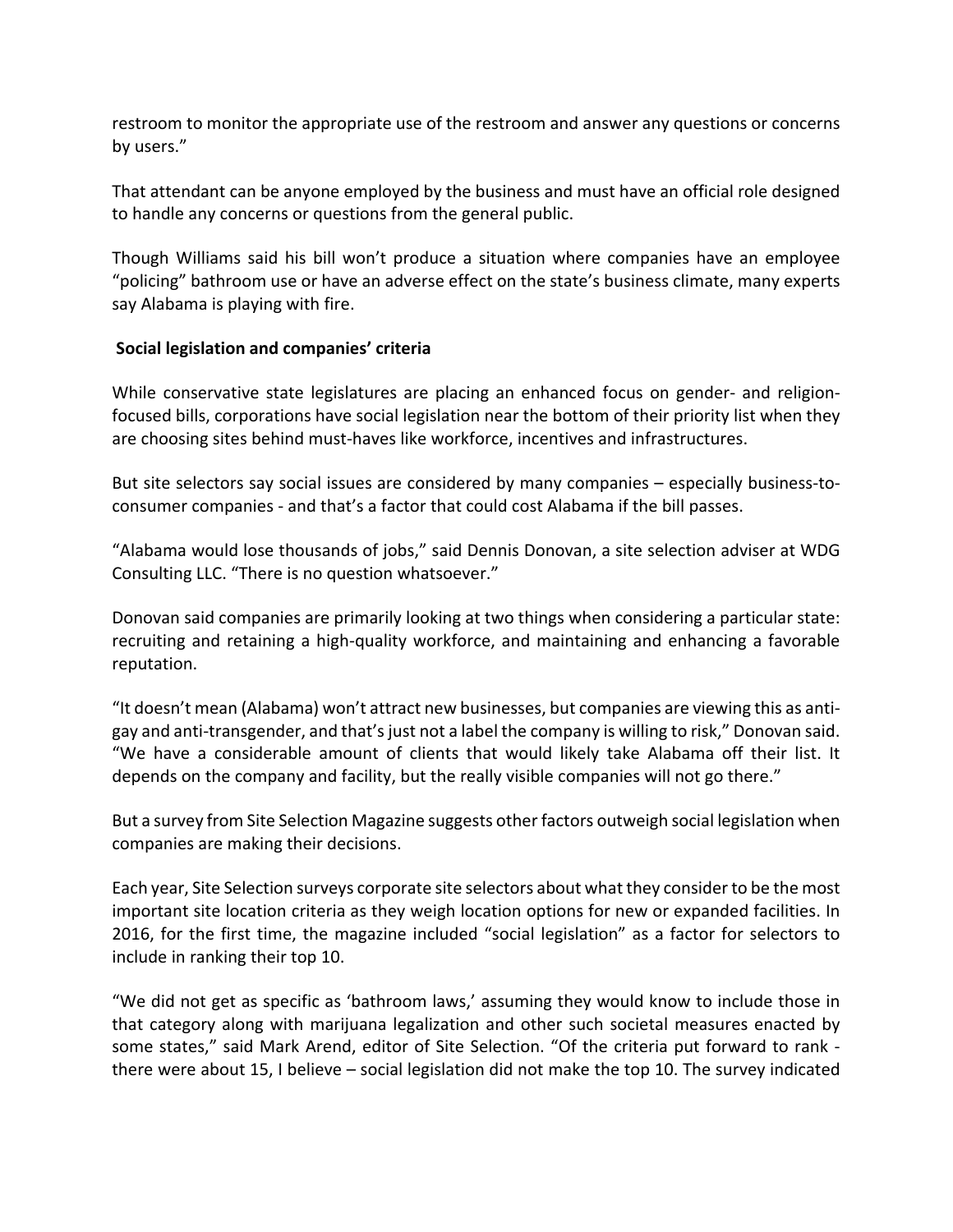that factors such as workforce skills, incentives, transportation infrastructure, workforce development, higher education resources and others are what site selectors evaluate."

The same survey is used in‐part to determine the magazine's overall business climate rankings for each state. North Carolina finished second in the overall business climate ranking. Alabama was ranked ninth.

"With a very small, hard‐to‐quantify exception, companies are looking for the right combination of key business climate factors that will help them be successful in a location long term," Arend said. "And, they have installed bathroom facilities, such as single-use bathrooms, that accommodate their entire workforce."

### **The future of Alabama's bill**

Alabama is one of several states with bathroom bills prefiled before their legislative sessions, including Washington, Texas, Virginia, South Carolina and Missouri, among others.

Eva Kendrick, the Alabama state manager for the Human Rights Campaign ‐ the nation's largest LGBTQ civil rights advocacy group – said Alabama lawmakers had the chance to abandon the effort last year.

"What is fascinating about last year is Alabama was the only state in our region that didn't pass any anti-LGBTQ legislation and that's a reputation all of our legislators and business leaders should be looking to keep intact," Kendrick said. "Any bill like SB1 is going to cause the same effect when it comes to Alabama's reputation with businesses looking for new opportunities."

Williams, in a January interview with the Birmingham Business Journal, said businesses won't be affected by the legislation if they do not have an official bathroom policy. He said he chose to draft the bill in light of constituent concerns, with top two items consistently brought to his attention being bathroom legislation and health insurance premium costs.

"My concern with the bill was to look at it from the angle that every citizen has an inherent right to privacy embedded in our laws," Williams said. "Looking at it that way, how does it jive with a corporate or public entity with a complete disregard for the security and privacy rights for the other citizens? I think what you'll find is unless there's a business that's created an official policy of transgender use of a restroom, they won't be impacted."

And despite the bill's language requiring an attendant in place at a restroom, Williams said the bill is an attempt to further define privacy laws already in existence.

"The whole idea there is if you're going to have that policy, there's got to be somebody at that information desk and have a point person to addressthe concerns," he said. "I'm not making new law, I'm codifying what exists within Alabama law already."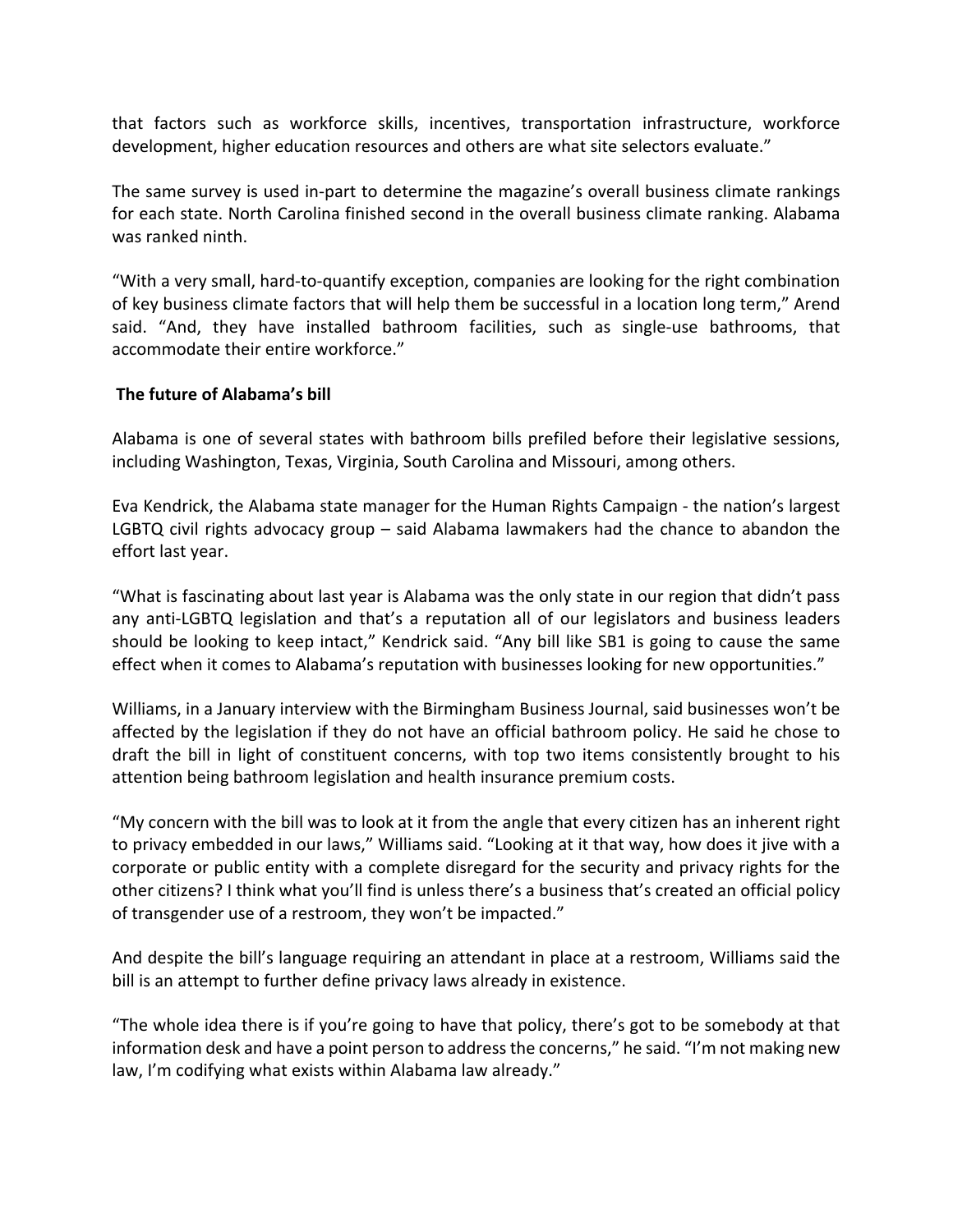The bill creates civil penalties, including fines, for those who violate the law. Public institutions that leave bathrooms unattended could be hit with fines ranging from \$2,000 to \$3,500, along with potential lawsuits.

For businesses operating in Alabama with specific transgender policies, Williams' bill could potentially create a situation in which those entities must use employees as bathroom attendants or launch public relations efforts – both of which could increase their costs. Unlike North Carolina's bill, however, the bill doesn't preclude cities or counties from passing contradictory ordinances of their own.

Also, in North Carolina's case, the controversial HB2 was formulated in response to a municipal nondiscrimination ordinance passed in Charlotte. State lawmakers called a special session a month later to effectively quash the ordinance.

"A week and half before that took effect, the legislature had a specialsession, went in, and passed the law," said Erik Spanberg, a senior reporter at our sister publication in Charlotte. "Nobody knew what was coming or how it would work."

Since Alabama SB1 has been on the table since last year, many of the state's business groups had time to mount opposition to the bill. Groups including the Business Council of Alabama and several chambers of commerce, including the Birmingham Business Alliance, are against the bill.

"The BBA believes that legislation like Alabama SB1 would be detrimental to our collective economic development work statewide," Hilson said. "Therefore, we oppose any effort that would give this legislation more life."

Similar bills have failed in other states, with officials concerned over how such legislation could potentially affect economic development prospects.

Last year, Georgia Gov. Nathan Deal vetoed an anti‐LGBTQ religious freedom bill, citing concerns the state would lose out on major economic drivers like the NFL or Disney, both of which threatened to pull operations from the Peach State.

Boyd said he would tell other Republican governors to follow Deal's lead.

"Nathan Deal wisely encouraged the Georgia legislature not to go down this job‐killing path," Boyd said. "It has become a major site selection driver and that's because of the nature of the 24/7 news cycle and the increased important of branding."

And that branding is changing, Boyd said. Major manufacturers are now viewing themselves as increasingly tech-oriented entities – a space typically occupied by progressive, employeeconscious companies. That shift means more employers have more to lose in terms of branding and a state's social environment.